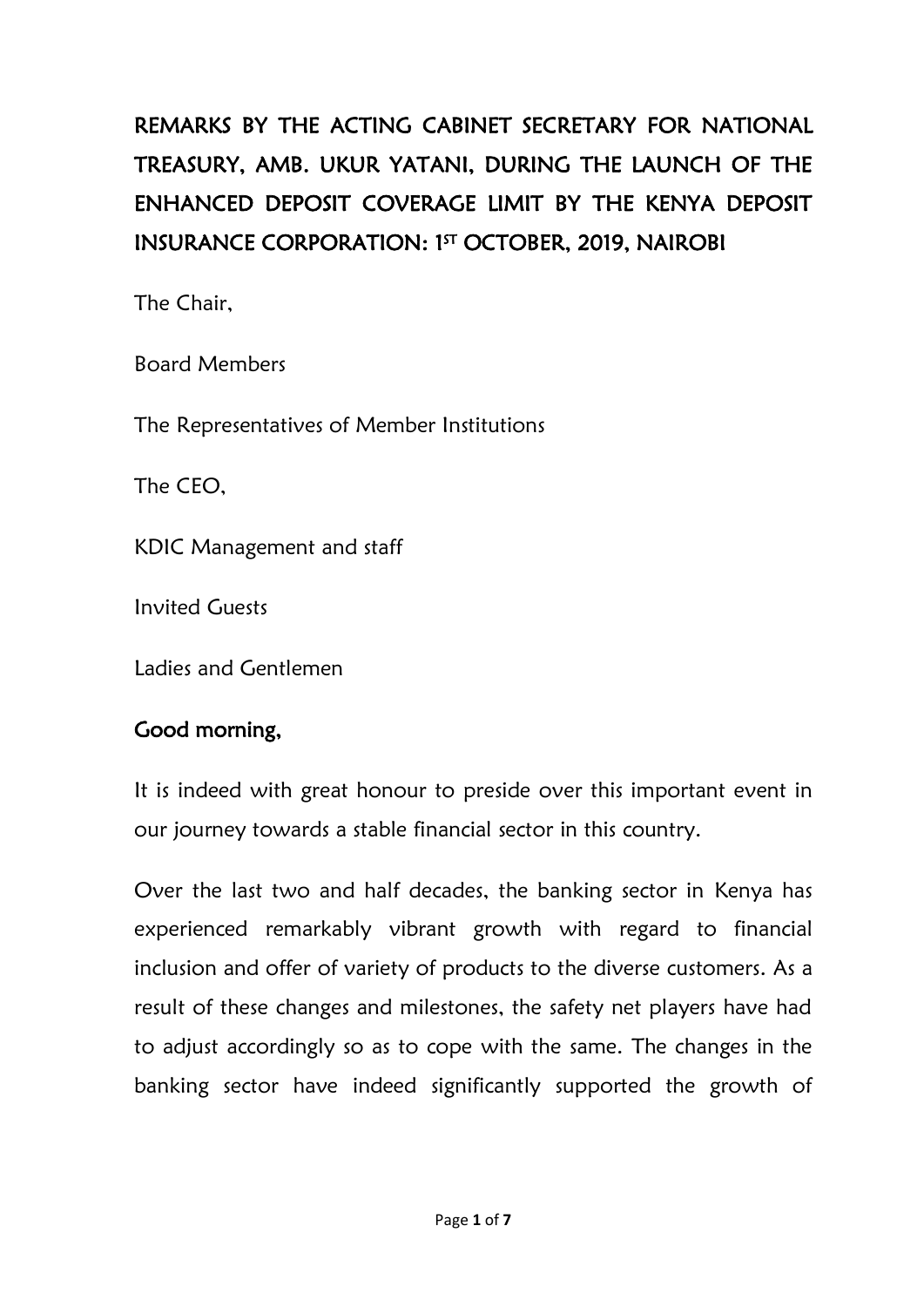Kenya's economy, as well as securing the growth of the East African Community in general.

As part of the government reforms to create a vibrant and globally competitive financial sector, the government has continued to institute reform measures destined to entrench a saving culture among the citizens. This culture cannot be achieved and sustained when depositors live in fear of losing their hard earned money. In this regard, the KDIC is mandated to provide deposit insurance and incentives for sound risk management by ensuring that such fears are not only alleviated but depositors money is protected with other safety net players at all times.

#### Ladies and Gentlemen,

The steps that were undertaken to enable us reach this far, were not only deliberate planned but also professionally calibrated. Since the establishment of the Deposit Insurance Fund Board in 1986, the Insured Deposits coverage limit has been maintained at a maximum of Ksh. 100,000 per depositor. This amount is in tandem with the country's economic development, size of average bank deposits, as well as inflation trends. This implies that the adequacy of deposit insurance as a financial safety net has been declining.

The banking sector's dynamic landscape coupled with myriads of complex products developed over the last three decades raises fundamental issue of relevance and adequacy of the insurance premium set in 1986.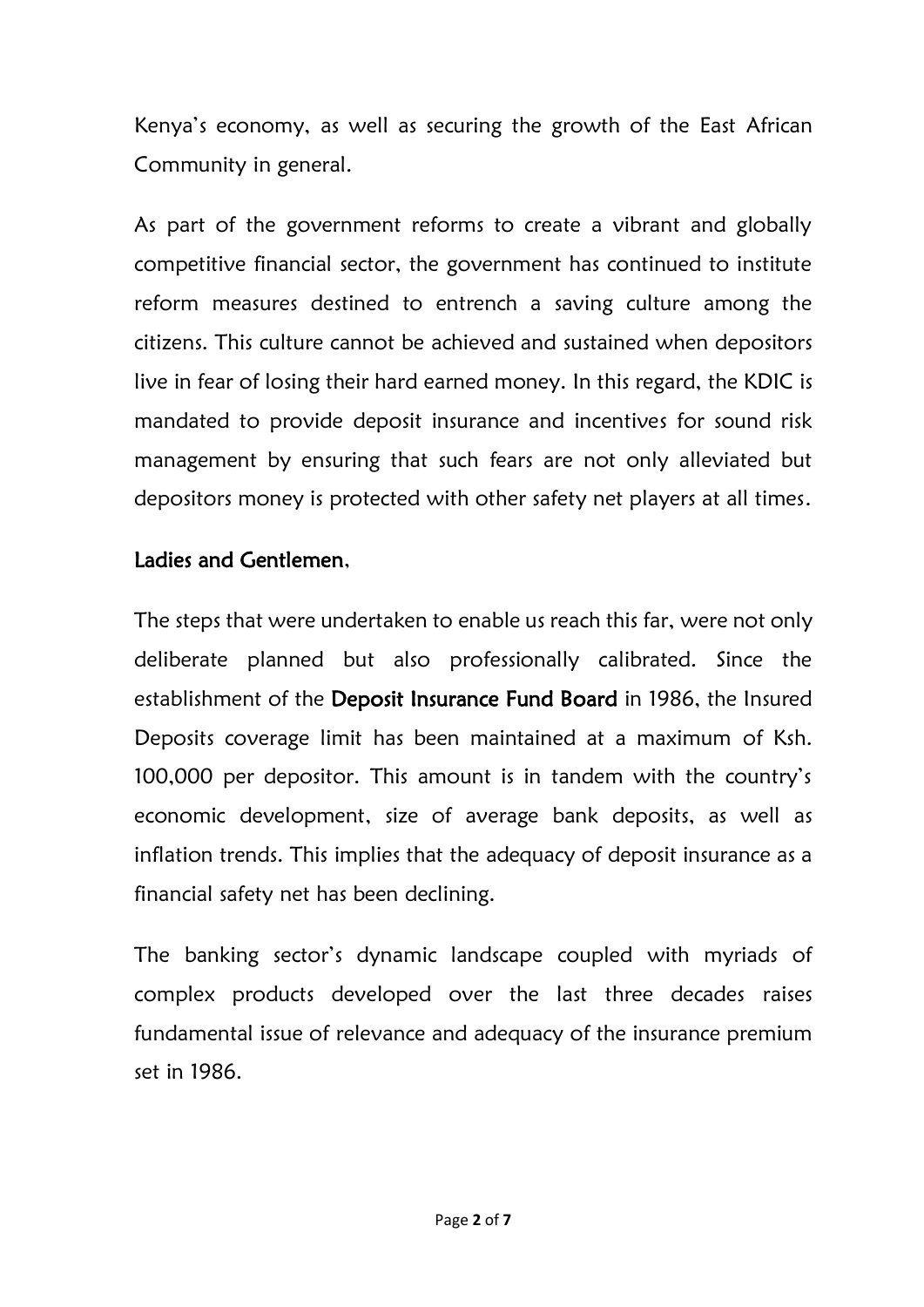Kenya is now a hub of innovations and the advent of mobile money a decade ago has placed this country at higher level and a pacesetter in the region's financial perspectives, a position the government is keen to defend. It may also be noted that, like many other innovations, technology has opened the country and the financial sector in particular to numerous adversaries such as cybercrime increasing fragility of the same.

In addressing some of these challenges attributed to the country's rapid adoption of technology and in fulfilment of public policy objective, the government recently reviewed the mandate of KDIC from a 'Pay-box' plus to risk minimizer giving the Corporation powers of early detection and interventions to further protect the depositors' interest.

In executing its expanded mandate therefore, the Corporation is expected to work closely with the Central Bank of Kenya and other safety net players to proactively address sectoral matters that endanger not only depositors' money but the stability of the financial sector in general

#### Ladies and gentlemen,

I am happy to note that the Corporation has continued to play a leading role in the region, being the second deposit insurance to enjoy such an expanded mandate in the Sub-Saharan Africa after Nigeria's Deposit Insurance Corporation (NDIC) in addition to being instrumental in helping our neighbours establish and entrench Deposit Insurance.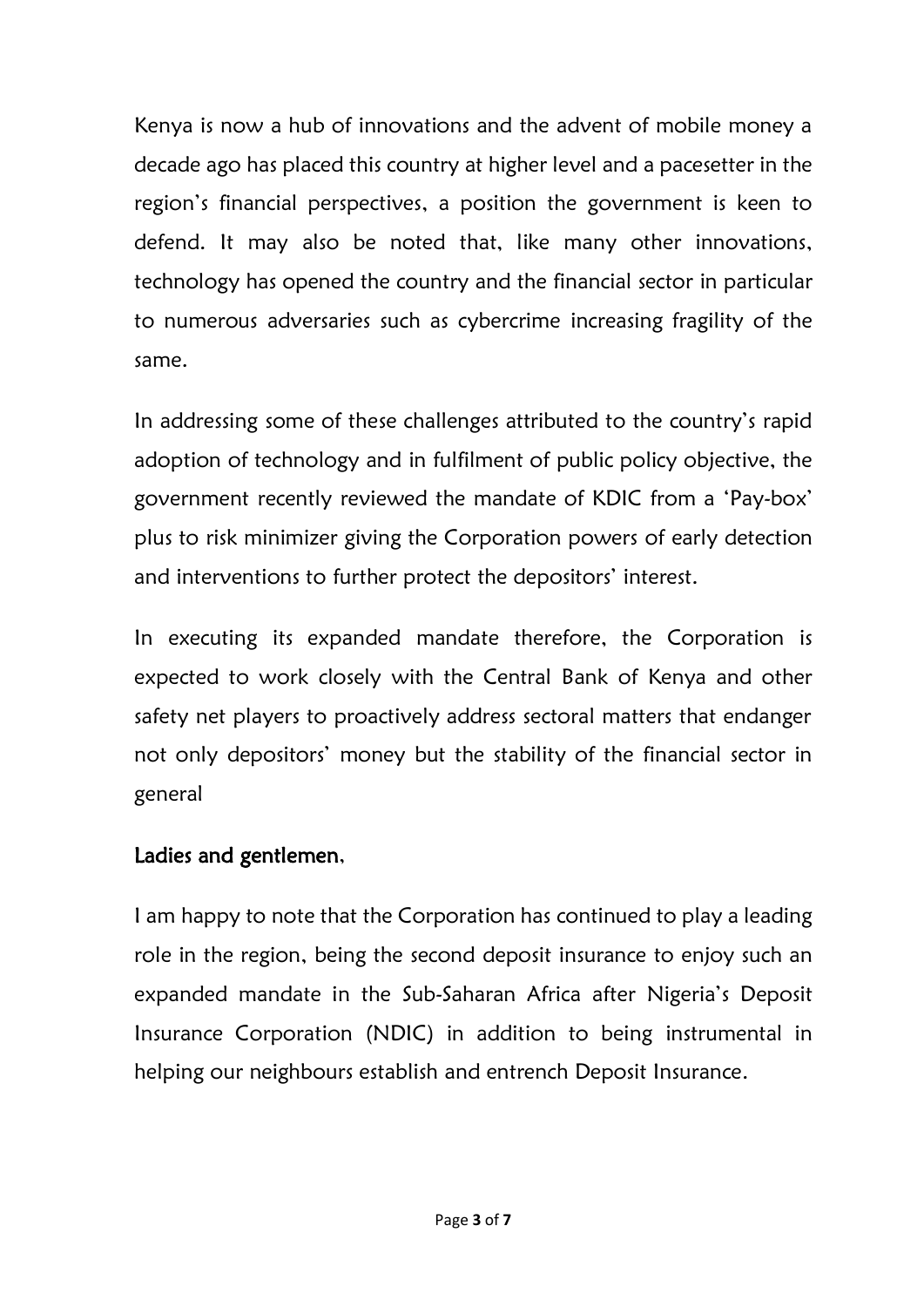I wish to further state that, the corporation is alive to the fact that it may not be possible to deliver on the above mandate fully without a robust strategy and plan that is aligned to other government initiatives. In this regard, I congratulate the Board and Management of KDIC, for coming up with a Strategic Plan that will guide its activities during the period 2018 - 2023.

### Ladies and gentlemen,

It's also important to note that, for years, KDIC has been charging member institutions a flat rate on premiums. This practice has been criticised for not providing incentives for sound risk management and also considered a recipe for moral hazard for member institutions. I am therefore pleased to note that the Corporation has now developed a model that will enable it assess and levy of risk based premiums. This model will go along away in instilling discipline in the banking sector and further provide incentives for sound risk management as envisaged in the KDIC Act 2012 that is also in line with international best practices. I encourage KDIC to fully engage and sensitise all stakeholders before its expected rollout in July 2020.

I hasten to add that, while failure of financial institutions affects our entire population, it is sad to note that majority of the depositors and citizen at large have limited understanding of Deposit Insurance. Globally, players in this sector are going out of their way in carrying out targeted awareness campaigns and literacy education. I therefore encourage KDIC to invest in similar initiative and ensure Deposit Insurance becomes a household name in Kenya.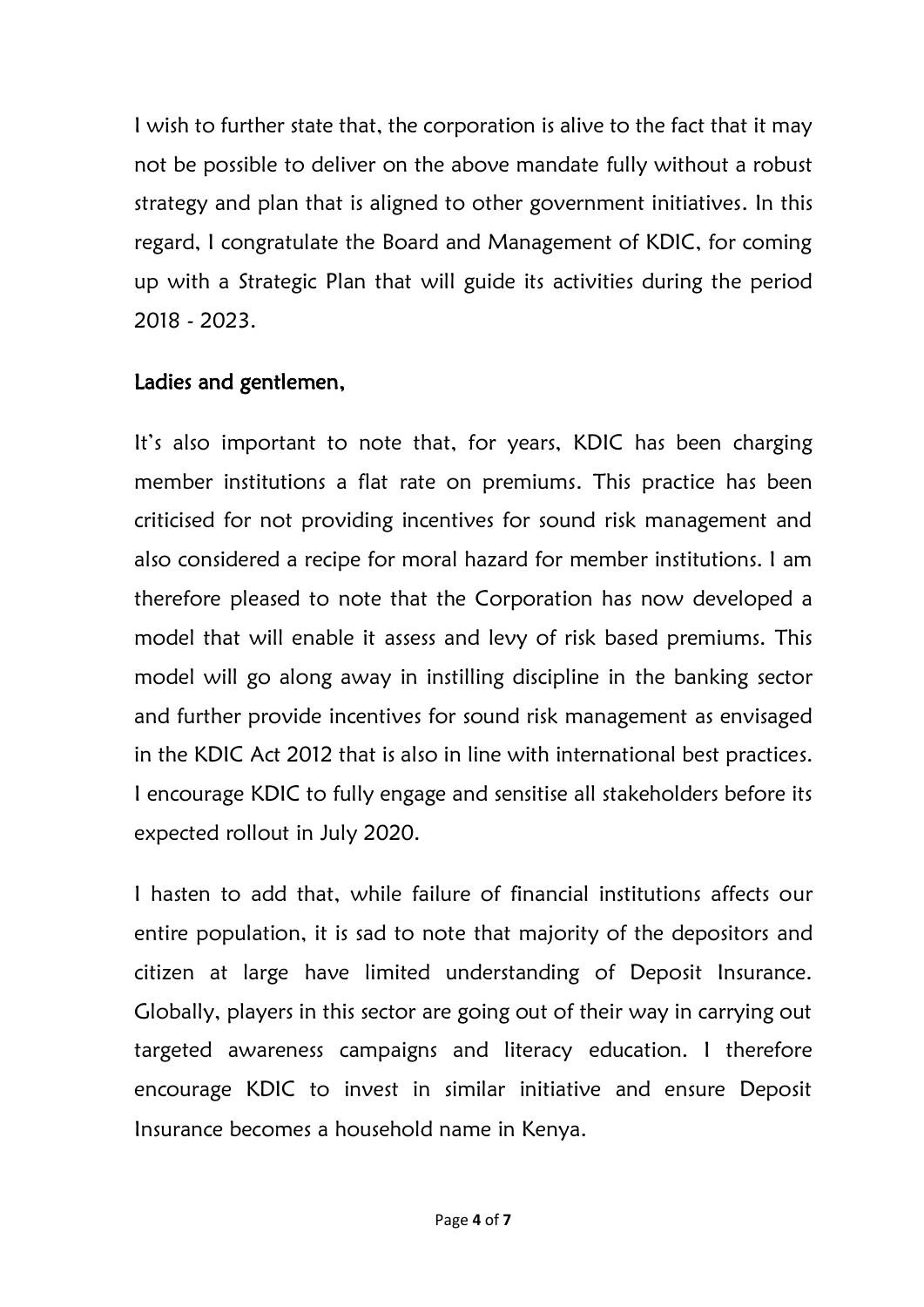#### Ladies and gentlemen,

In the period 2015/2016, our banking sector experienced market turbulence that left 3 banks in receivership. The effects of this turbulence shook the industry and continue to be felt across the banking sector to date. I would like to commend KDIC for the pragmatic role they played together with CBK in resolving this situation. It is worth-noting that for the first time in the history of this country, depositors of a bank placed under receivership were able to access part of their deposits within first seven (7) days.

The team worked tirelessly to execute an appropriate resolution where the good bank was hived off and sold, allowing depositors to access even a larger portion of their deposits without waiting for years. At this juncture, I wish to challenge KDIC, CBK and the other safety net players to make this phenomenal success a norm rather than an exception in the Sector. The National Treasury will be available to offer any support needed to ensure successful intervention as required.

As you all understand, bank failure is a normally a painful experience, and the experience of the last three institutions, closed between 2015 and 2016 made many innocent families and entrepreneurs suffer.

To this effect, we remain grateful to all depositors for their understanding, patience and resilience during the difficult resolution process. I assure that moving forward and to minimize such experience, the Corporation working closely with the Central Bank of Kenya will aggressively undertake its mandate of early detection and intervention in resolving troubled banks with the required zeal. Towards this end, I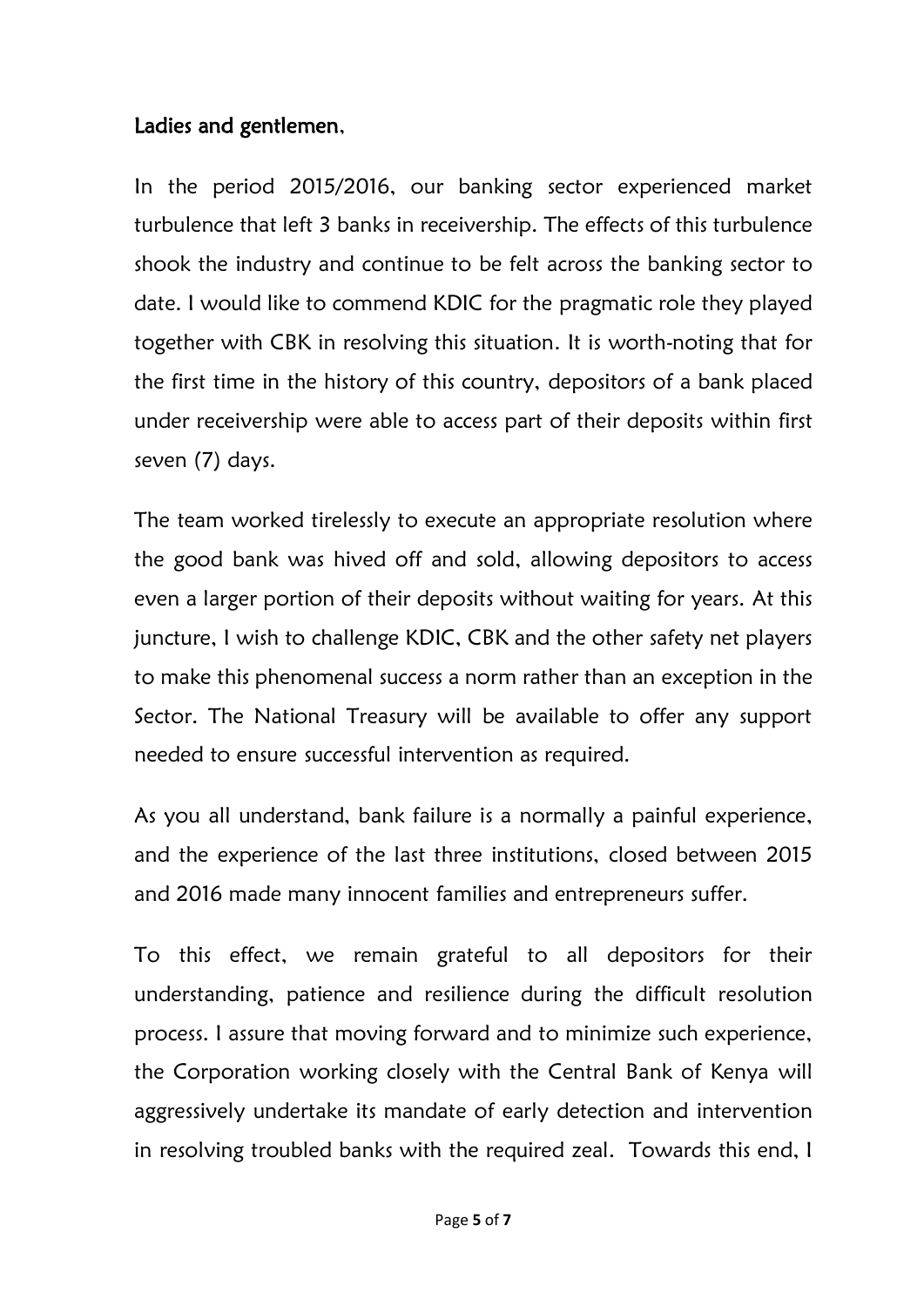would like to emphasize on the need to have all safety net players to closely work together in establishing and implementing seamless mechanism of information sharing by integrating their systems to facilitate effective information sharing.

#### Ladies and gentlemen,

Implementation of a robust surveillance system will greatly reduce bank failures. Its therefore imperative that this Corporation needs to put robust mechanism to cushion depositors to enable them continue with normal life even as resolutions options are addressed through an enhanced pay out limit which we are unveiling today. After a careful consideration of various economic factors, KDIC with the approval of the National Treasury has reviewed the deposit coverage limit which I have the pleasure to launch today, from Kshs 100,000 to Ksh 500,000 effective July 2020 making it amongst the highest in Africa.

This means that upto 98% accounts of depositors are fully covered. It indeed further enhances the value of the amount covered from the current 8.2% to 20% in line with international best practice. In this respect, I am informed that KDIC to foster financial stability, will continue to work closely with CBK, National Treasury and member institutions of licenced commercial banks and Micro-finance Banks to deepen co-operation and co-ordination so as to mitigate bank failures in our country as we race towards being the financial hub of Africa.

In conclusion, I thank the partners and all those who participated in this decorated, momentous journey of sustained financial stability in the banking sector by choosing to be a player and supporter of KDIC.